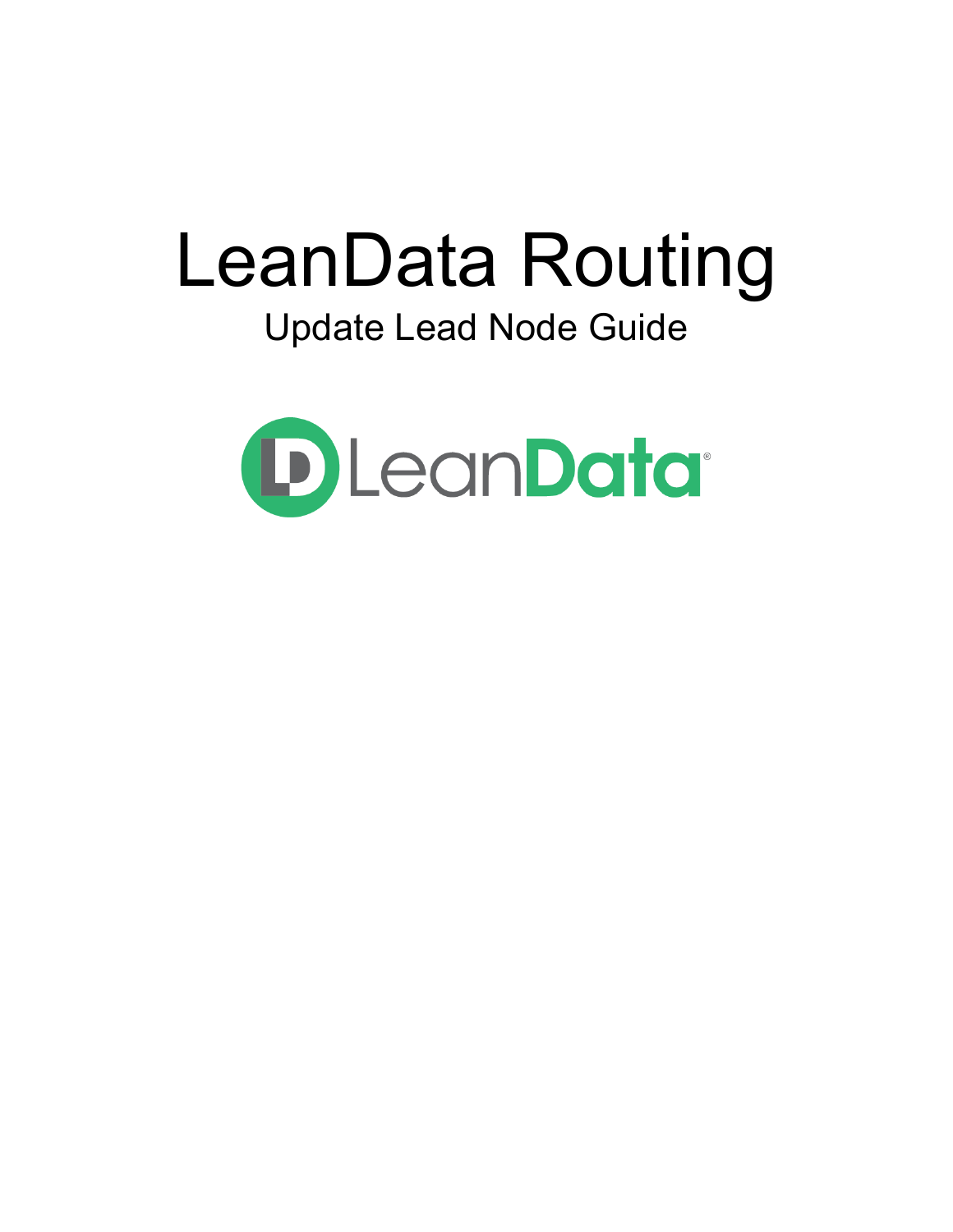

| <b>Overview</b>            | $\mathbf{3}$    |
|----------------------------|-----------------|
| <b>Customization</b>       | $\mathbf{3}$    |
| <b>Email Notifications</b> | 9               |
| <b>Email Recipients</b>    | 9               |
| <b>Message</b>             | 10 <sup>°</sup> |
| <b>Summary</b>             | 13              |

© 2021 LeanData Inc. All rights reserved. LeanData is a registered trademark.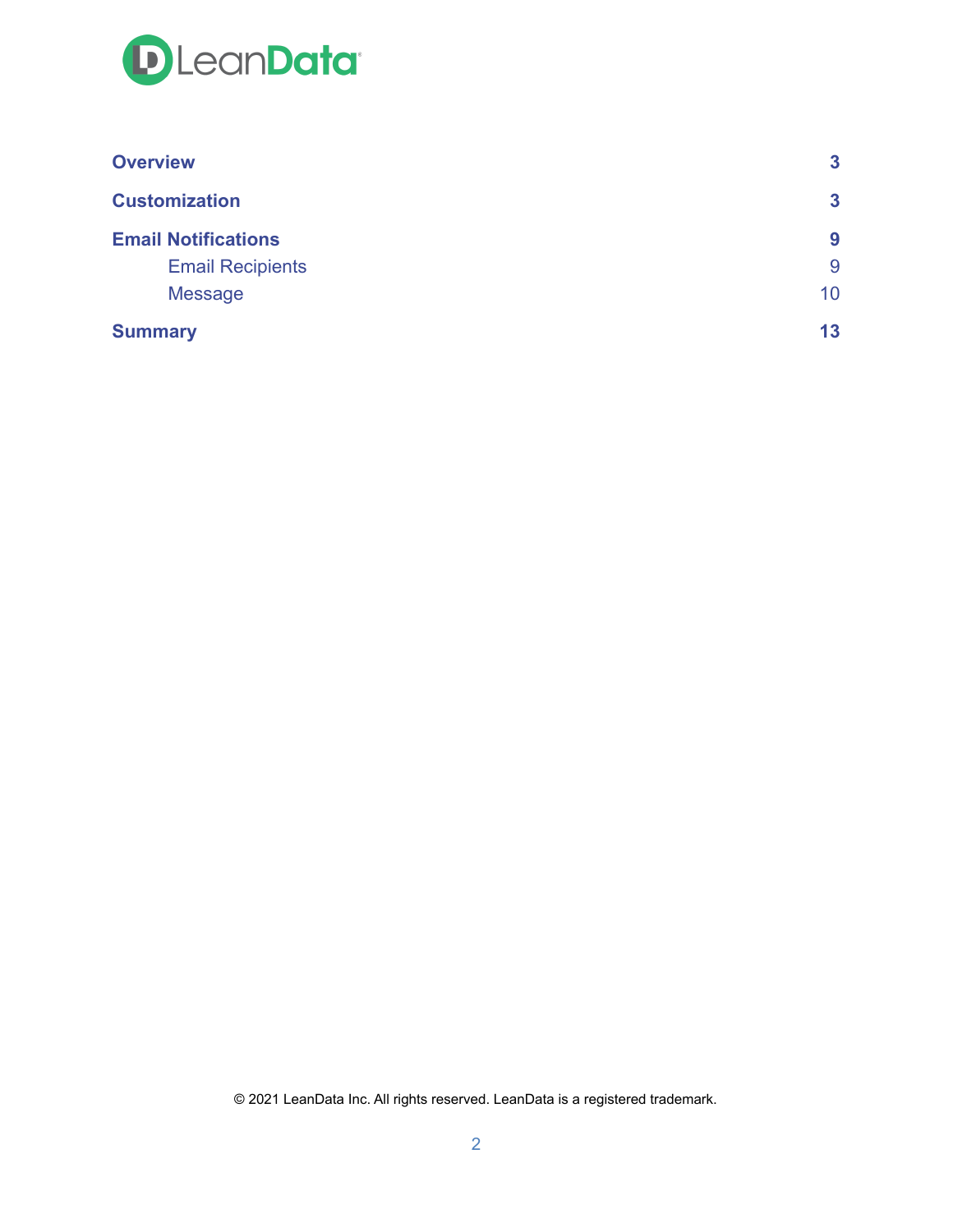

## <span id="page-2-0"></span>**Overview**

The Update Lead Node gives you the ability to populate 1 or more fields on a Lead record with a specific value or a value from another field. This node can only populate fields that are editable.



*Example: David is the LeanData administrator for Lighthouse Development. One of the requirements for the Router flow is to be able to report on Leads after they are routed. Lighthouse Development needs to be able to report on which Leads have been assigned to sales reps and which ones are still unassigned. David adds a custom field to the Leads called Assignment Status. He then adds an Update Lead Node to fill in the field with the value Assigned to Rep at the end of the Router flow.*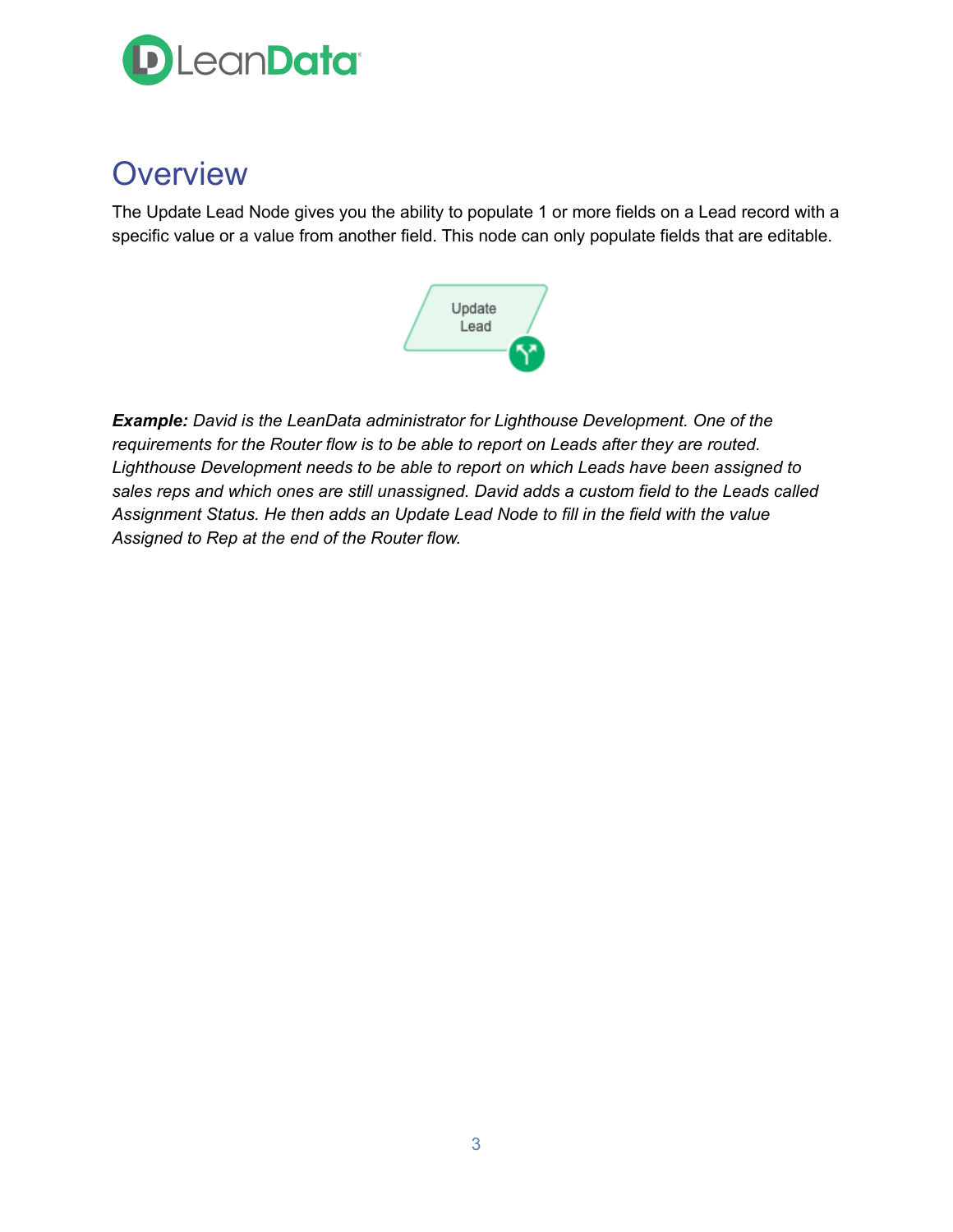

## <span id="page-3-0"></span>**Customization**

You have a number of options to configure the node.

- Node Name
- Description
- Options
- Email Notifications
- Advanced Settings

| <b>Action - Update Lead</b>                                            |             |               |                   |
|------------------------------------------------------------------------|-------------|---------------|-------------------|
| Node Name                                                              |             |               |                   |
| Update Lead                                                            |             |               |                   |
| Description $\rightarrow$                                              |             |               |                   |
| <b>Update Lead Fields</b><br>Specify lead fields and values to update. |             |               |                   |
| Field                                                                  | New Value   |               |                   |
| Search<br>$\sim$                                                       | Enter Value | Insert $\sim$ | $\qquad \qquad -$ |
| Add field<br>$^{+}$                                                    |             |               |                   |
| <b>Email Notifications</b>                                             |             |               |                   |
| <b>Success Notifications</b>                                           |             |               |                   |
| <b>Failure Notifications</b>                                           |             |               |                   |
| Advanced Settings >                                                    |             |               |                   |
|                                                                        |             | Cancel        | <b>OK</b>         |

#### **Node Name**

By default, the Node Name is set to Update Lead. You can change this label to anything you need. We strongly recommend giving this node a meaningful name.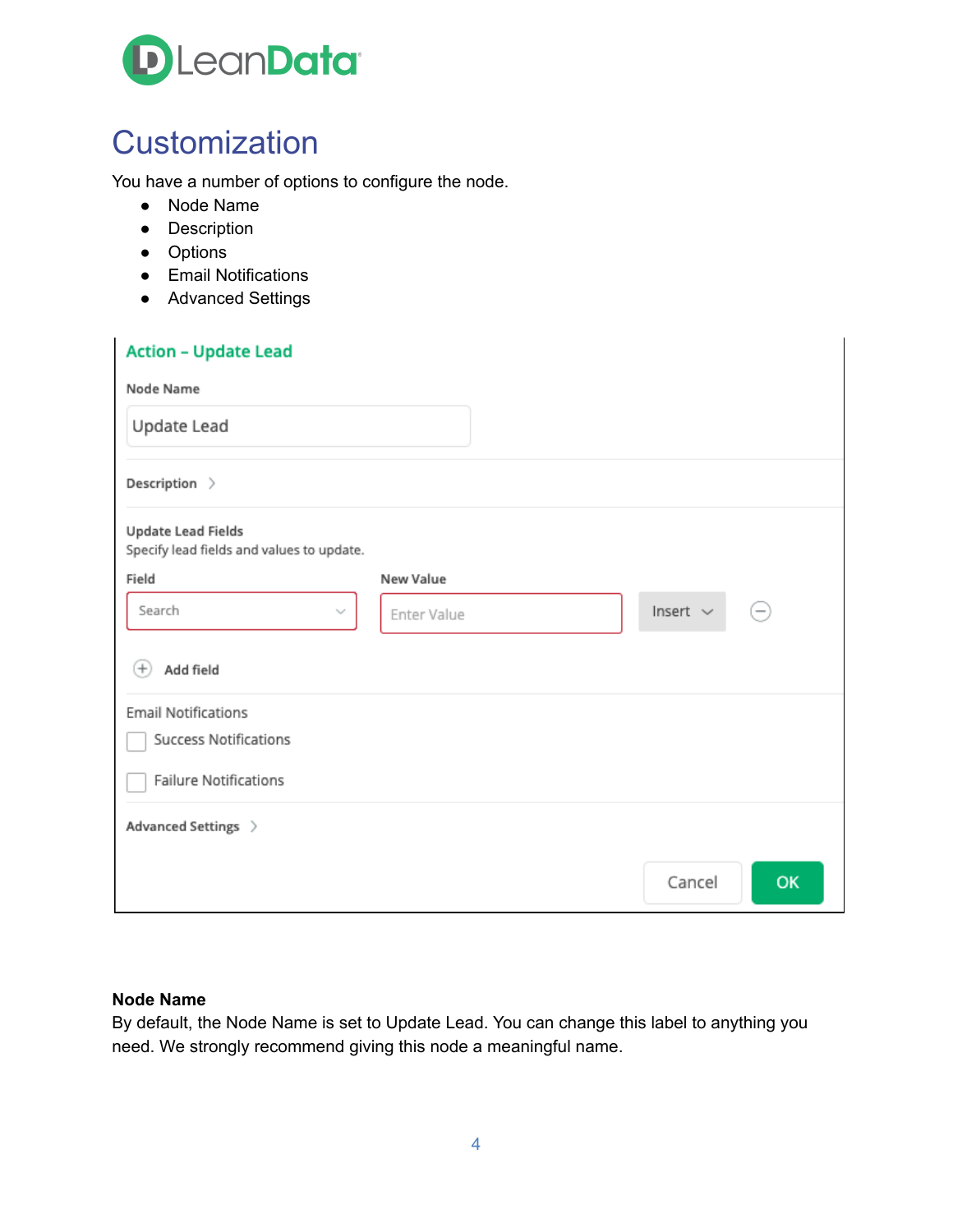

#### **Description**

This field is not required but we recommend adding a description to document any customizations made to the node. If someone else needs to take over the management of the flow, the description will help them to understand the goal of the customizations.

#### **Update Lead Fields**

The Update Lead Fields section gives you the ability to update 1 or more fields on the Lead record. There is one field in the section by default, but you can add as many fields as you need to update. For each field, you will have a Field drop-down to select the field to update and a New Value field to enter the value that will update the record. You can enter a static value, an inserted value from a matched record, or a combination of both.

Use the **+** next to Add Field to add additional fields to update.

| <b>Update Lead Fields</b><br>Specify lead fields and values to update. |                         |               |                          |
|------------------------------------------------------------------------|-------------------------|---------------|--------------------------|
| Field                                                                  | New Value               |               |                          |
| Company<br>$\sim$                                                      | {!matched lead.company} | Insert $\vee$ | $\overline{\phantom{0}}$ |
|                                                                        |                         |               |                          |

For picklist values, if you would like to clear out the value, you can select the <No Value> option at the top of the picklist.

| <b>Update Lead Fields</b><br>Specify lead fields and values to update. (?) |              |              |              |               |                          |
|----------------------------------------------------------------------------|--------------|--------------|--------------|---------------|--------------------------|
| Field                                                                      |              | New Value    |              |               |                          |
| Status                                                                     | $\checkmark$ | < No Value > | $\checkmark$ | Insert $\vee$ | $\overline{\phantom{0}}$ |

#### **Merge Fields**

The Merge Field feature allows you to insert a value from another field onto the Lead field you are updating. Fields on any matched objects are available, as well as any fields directly on the routed record.

#### **Use Case**

LeanData matches Leads to existing Accounts, Opportunities, Contacts, and other Leads. This feature can help identify Leads that are missing Accounts in Salesforce. When a Lead does not match to an Account but does match to another Lead, you can tag a custom field with the company name. This way, you can report on Leads that fall under the same company name, identify missing Accounts, and create them as needed.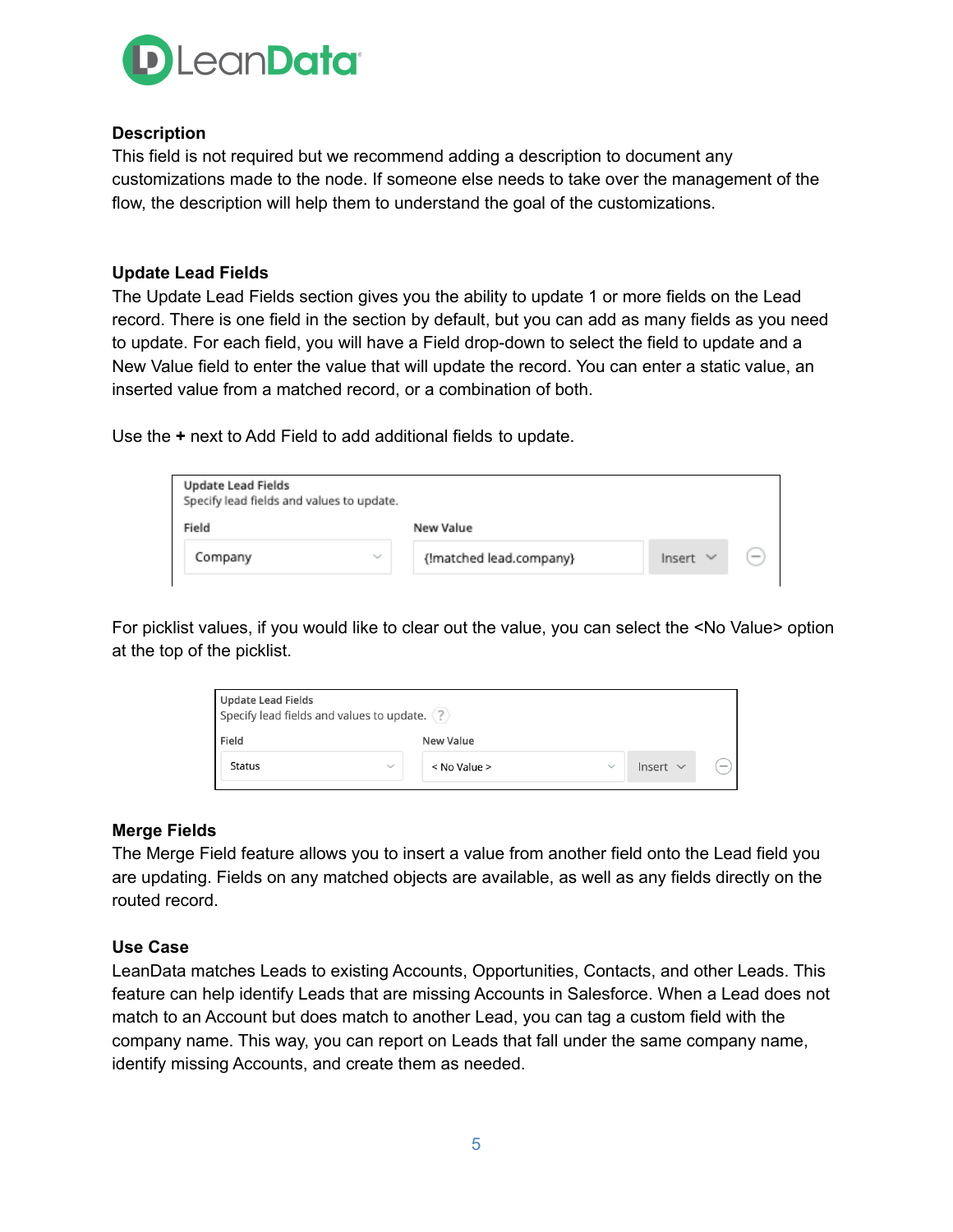



In the flow above, the routed Lead is first checked for a matching Account. If it does not match to an existing Account, the Lead is checked for related Leads. Then the Lead's Company name is updated, making it easy to group the related Leads together for reporting.

*Example: Kevin has discovered that some leads are coming through the Router flow without matching to an existing Account but they do have related leads. Kevin creates a field on the Lead record, Account to Be. Using the Merge Field feature, he can update this field with the Company name from a related Lead. David can then run a report, based off of the Account to Be field, to group related Leads and identify Accounts to be created.*

| <b>Update Lead Fields</b><br>Specify lead fields and values to update. |                         |                     |
|------------------------------------------------------------------------|-------------------------|---------------------|
| Field                                                                  | New Value               |                     |
| Account to Be<br>$\sim$                                                | {!matched lead.company} | (—<br>Insert $\vee$ |
| Add field                                                              |                         | <b>Merge Fields</b> |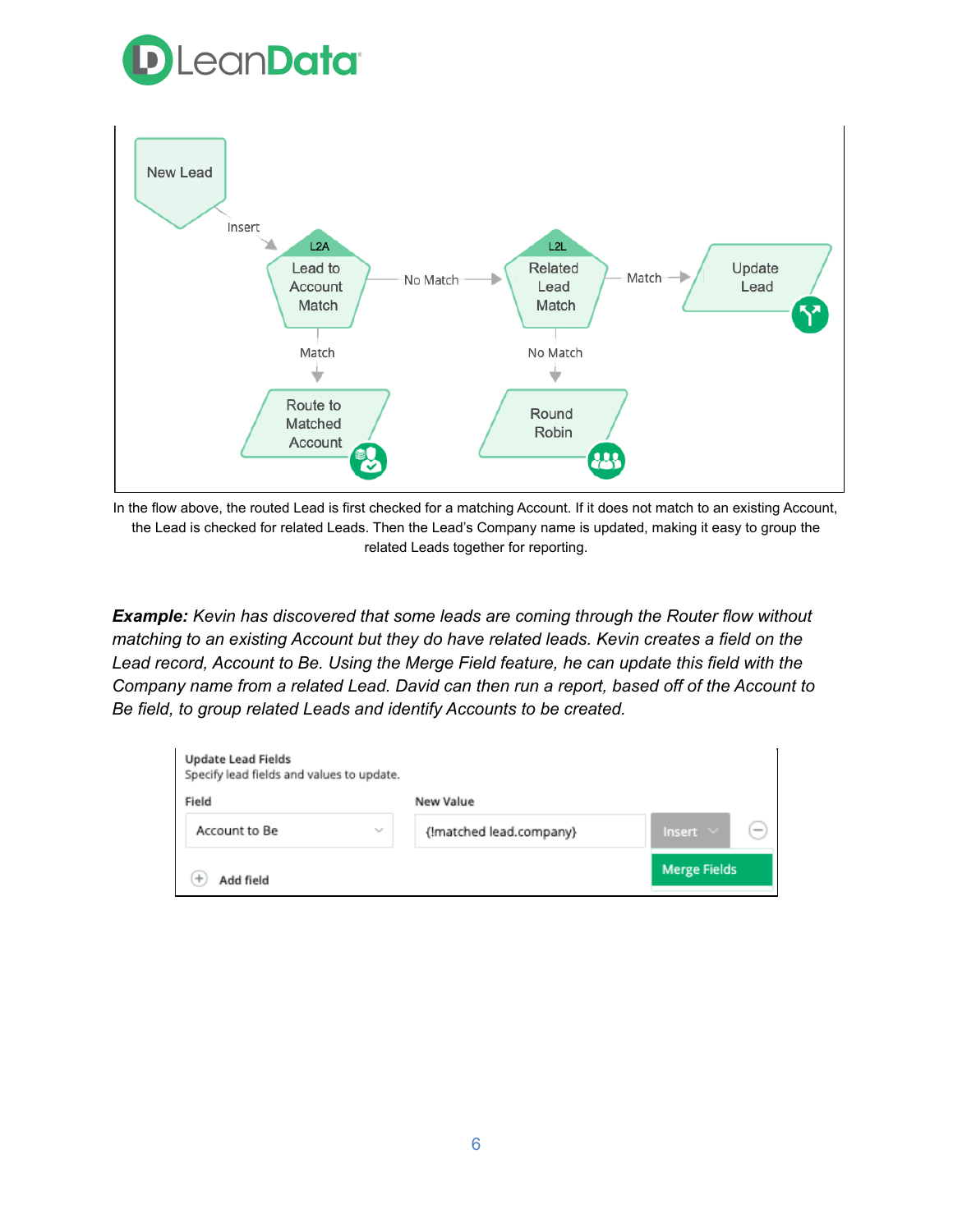

| Insert - Merge Fields                                                                            |
|--------------------------------------------------------------------------------------------------|
| Select a field from the dropdown below.<br><b>Insert Field</b><br>Matched Lead.Company<br>$\sim$ |
| Cancel<br><b>Insert</b>                                                                          |

You can use a merge field by itself or in combination with a static value. To use a Merge Field with a static value, enter the static value and then insert the merge field. Select Insert→Merge Fields. From the pop-up select the field to insert from a related lead. In our example, this field would be the Company Name.

You can also use merge fields to populate URL fields using specific components of the record, such as the Lead Id. This is useful for linking to a record that requires the record ID in the URL.

| <b>Field</b>                                | Value                                                                                                                       |  |
|---------------------------------------------|-----------------------------------------------------------------------------------------------------------------------------|--|
| <b>Marketing Automation</b><br>$\checkmark$ | Insert $\sim$<br>$\hspace{0.1mm}-\hspace{0.1mm}$<br>{!routed lead.ma_url_c}/{!routed<br>lead.id<br>$\overline{\phantom{a}}$ |  |

#### **Relative Date Stamp**

In addition to the Merge Fields, you can also update a routed record with a relative date. When you select a date field from the field pull-down menu, you will have the option to insert a relative date into the field.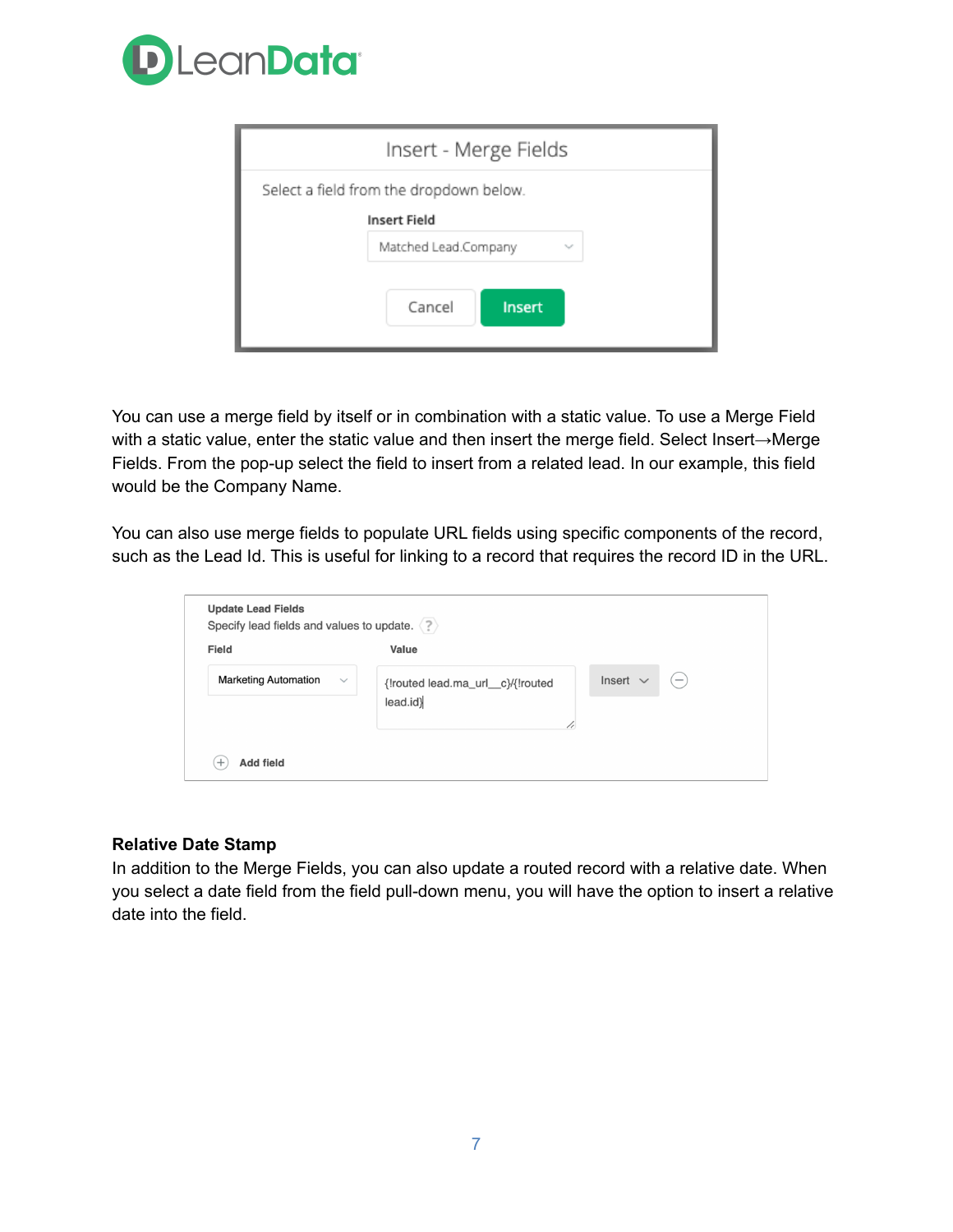

| <b>Update Lead Fields</b><br>Specify lead fields and values to update. |             |                                                  |
|------------------------------------------------------------------------|-------------|--------------------------------------------------|
| Field                                                                  | New Value   |                                                  |
| Lead Status Changed Date/Time $\backsim$                               | Enter Value | Insert $\sim$<br>$\hspace{0.1mm}-\hspace{0.1mm}$ |
| Add field                                                              |             | Merge Fields                                     |
| <b>Email Notifications</b>                                             |             | <b>Relative Date</b>                             |

*Example: Lana is the LeanData admin and has been tasked to edit the Lead Router so that when a lead is assigned to a sales rep, the Lead Status is updated and the Lead is stamped with the Date the status changed. She adds the Update Lead Node to the router flow. She then configures the Node to update the Status field to Open - Not Contacted and add the relative date stamp to the Lead Status Changed Date/Time field.*

In the pop-up window you can select to use **Today's Date** or **XX** number of days before / after today.

| <b>Insert - Relative Date</b>                                      |             |                               |  |
|--------------------------------------------------------------------|-------------|-------------------------------|--|
| Specify a relative date to insert in the Email Bounced Date field. |             |                               |  |
|                                                                    | Today (Now) |                               |  |
|                                                                    | $\vert$ 1   | Day(s)   After $\sim$   Today |  |
|                                                                    |             |                               |  |
|                                                                    |             |                               |  |
|                                                                    | Cancel      | <b>Insert</b>                 |  |
|                                                                    |             |                               |  |

Merge Fields for URLs

URL fields can now be updated using merge fields! You now have more flexibility when populating URL information on Leads with the ability to create a unique URL for any record that gets routed. This can help you and your reps save time when searching for account information, troubleshooting routing, or synchronizing information across systems.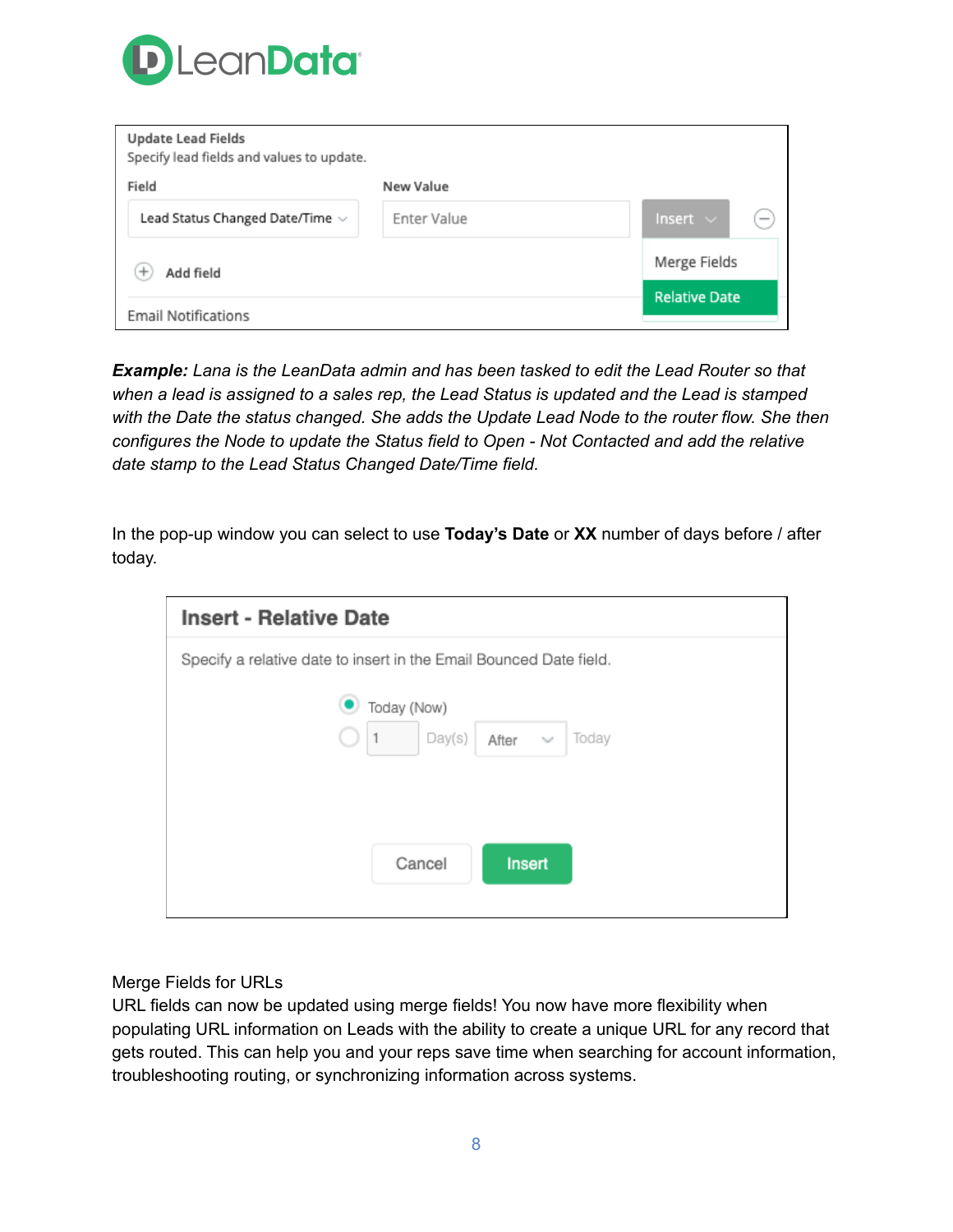

This new functionality can be found in Update nodes within any FlowBuilder graph.

#### Use Cases

Marketing Automation: Create a unique URL for the Lead in a different system by combining a prefix for marketing automation appended with the ID of the record in the Marketing Automation. Audit Log Links: LeanData admins and reps can insert the full audit log link in a URL field for full visibility into the routing path a record took.

## <span id="page-8-0"></span>Email Notifications

The email notifications allow you to configure how the node can notify Users of either a successful operation or a failure. You can select an existing template or create a new message using Compose Email. To build a Success or Failure Notification you must:

- Pick the recipients
- Select an existing template or compose an email

**Please Note:** The only difference between the Success Notification and the Failure Notification is what triggers the message. If you wish to use both, you will need to configure both types of messages to send.

### <span id="page-8-1"></span>Email Recipients

Use these settings to select Users to send a message that the node operation was either a success or failure:

- **Success Notifications:**
	- Use the Email Recipients section to pick the desired recipients of the notification.
		- **New Owner** This option will send the notification to the new owner of the record.
		- **Previous Owner** This option will send the notification to the previous owner of the record.
		- **Email Addresses** This option will let you enter additional email addresses separated by a comma.
		- **Additional Recipients** This option lets you send the notification to a User on the Lead or on the matched Account (if there is one previously matched in the flow).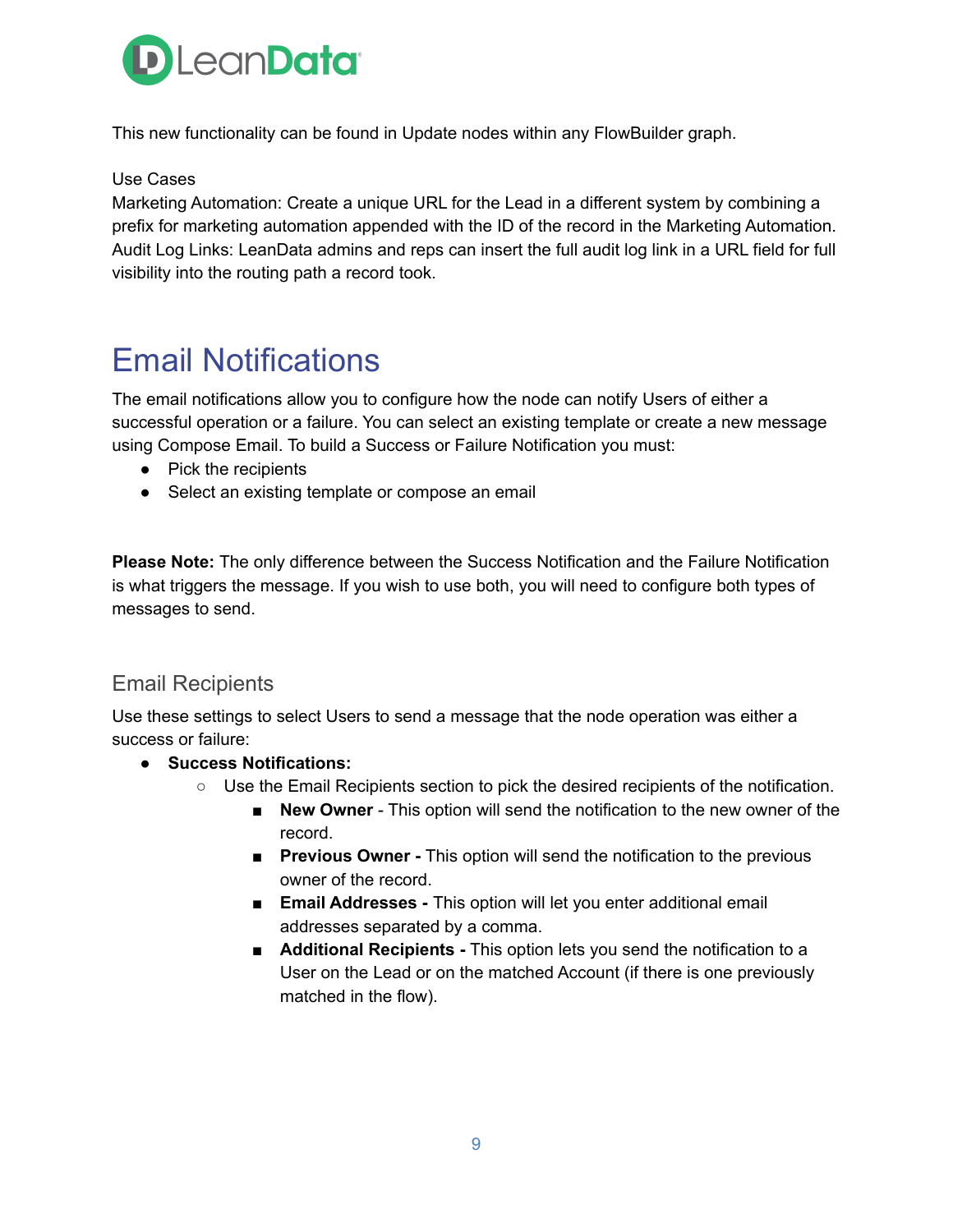

| Success Notifications                                                                 |      |
|---------------------------------------------------------------------------------------|------|
| Recipient(s)                                                                          |      |
| New Owner<br>Previous Owner<br>(2)<br><b>Additional Recipients</b><br>Email Addresses |      |
|                                                                                       | Done |

#### **Failure Notifications**

- Use the Email Recipients section to pick the desired recipients of the notification.
	- **Email Addresses -** This option will let you enter additional email addresses separated by a comma.

| <b>Failure Notifications</b> |  |
|------------------------------|--|
| Recipient(s)                 |  |
| <b>Email Addresses</b>       |  |
| Done                         |  |

#### <span id="page-9-0"></span>Message

In the Message section you will create the email message that the node sends out. You have 2 options:

- **Email Template** Use the email template option to select from your existing email templates in Salesforce.
- **Compose Email** Use the compose email option to build an email notification using field(s) from the Owner, Routed Record, or a link to the audit log for the routed record.

#### **Email Template**

When you select the Email Template option, you will be asked to select the desired Salesforce Template. You cannot edit the message in LeanData. You can use the View Template link to view the selected template.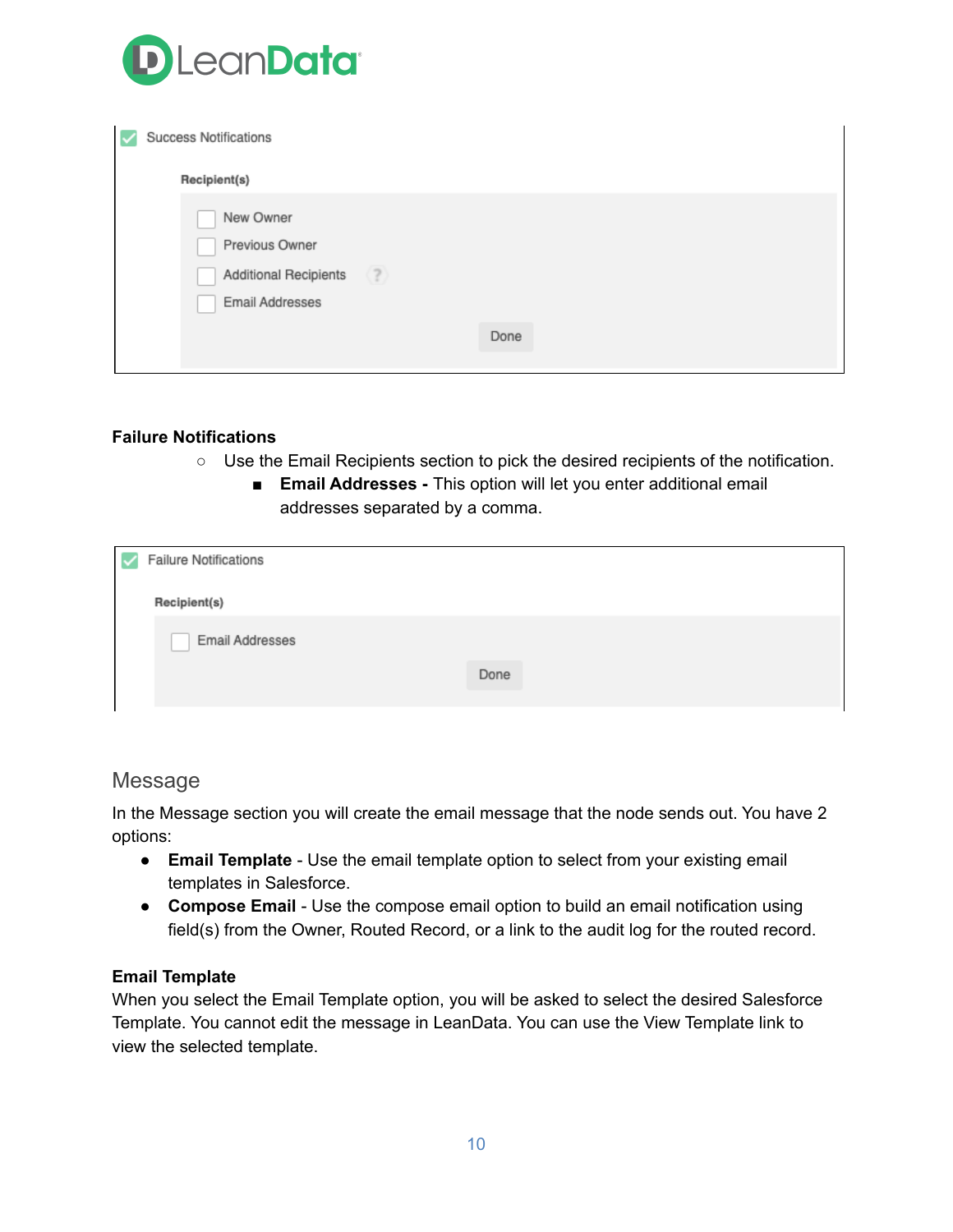

| Message |                           |        |                      |  |
|---------|---------------------------|--------|----------------------|--|
|         | Email Template            |        |                      |  |
|         | Sales: New Customer Email | $\sim$ | <b>View Template</b> |  |
|         |                           |        |                      |  |

#### **Compose Email**

The Compose Email option allows you to create a new email message in the node. Use the Insert a Field picklist to add fields from the routed record to the message.

| Compose Email    |        |                      |  |
|------------------|--------|----------------------|--|
| Insert a Field   | $\sim$ | Insert Relative Date |  |
| Create a Message |        |                      |  |
|                  |        |                      |  |

You can insert fields from the routed record or any record related with the matched record. In addition to these fields, you can also insert a link to the audit log for this specific routing action, or to the audit log for every action performed on this record in LeanData. When selecting your field to insert, select either **Audit Log Link** or **Full Audit Log Link** to include the Audit Log URL in your message.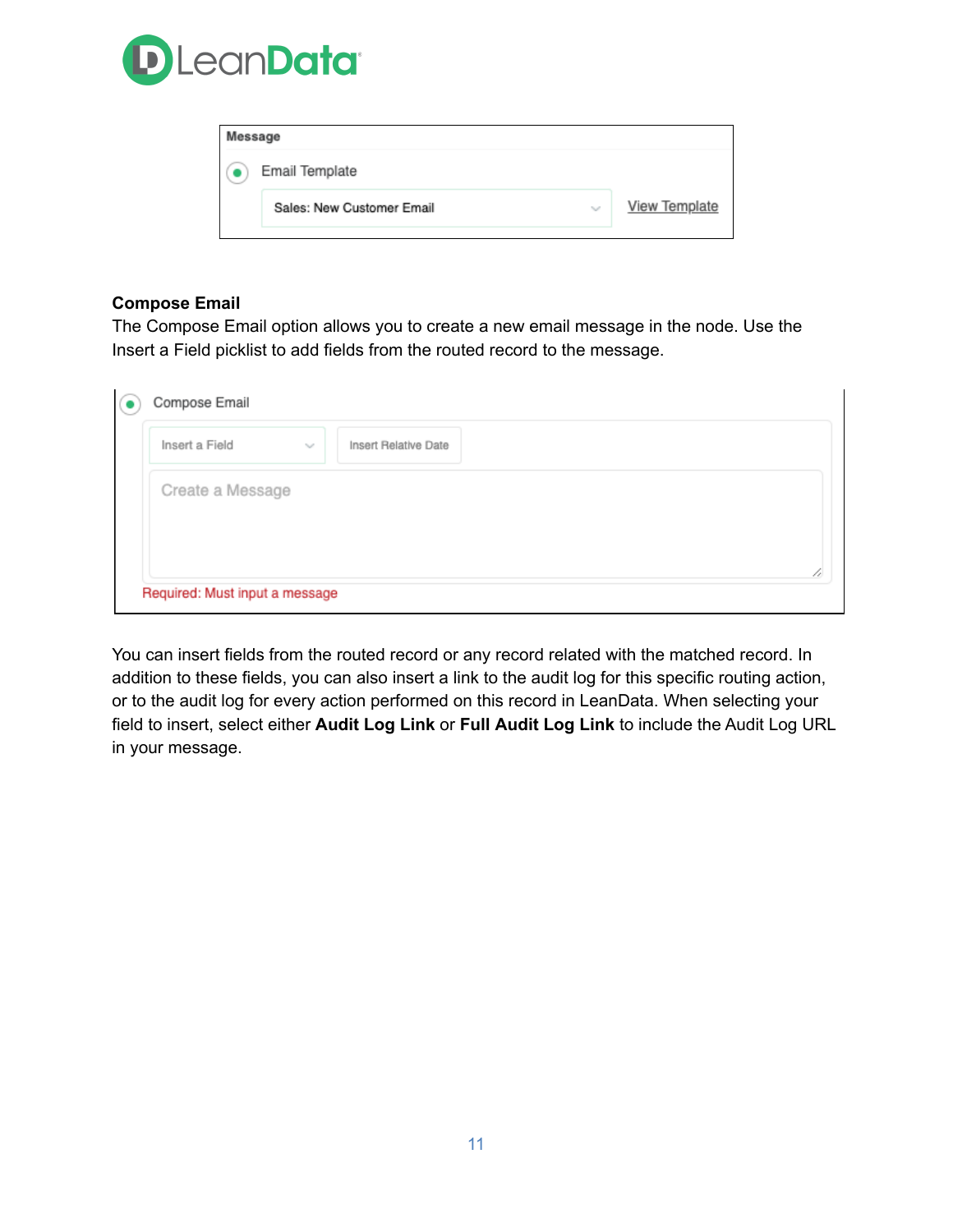

| <b>Email Template</b>          |                                   |
|--------------------------------|-----------------------------------|
| Compose Email<br>$\bullet$     |                                   |
| <b>Subject</b>                 |                                   |
| <b>Enter Subject</b>           |                                   |
| <b>Message</b>                 |                                   |
| Insert a Field<br>$\checkmark$ | <b>Insert Relative Date</b>       |
| Object »                       | <audit.log.full></audit.log.full> |
| Owner ▶                        |                                   |
| Routed Lead ▶                  |                                   |
| Audit Log Link<br>F            |                                   |
| Full Audit Log Link            |                                   |

Use the Insert Relative Date to add the date the record was routed or a set number of days after the date the record was routed.

| <b>Insert - Relative Date</b>                   |                                       |  |  |  |
|-------------------------------------------------|---------------------------------------|--|--|--|
| Specify a relative date to insert in the field. |                                       |  |  |  |
|                                                 | Today<br>∙<br>( )<br>days after today |  |  |  |
|                                                 | Cancel<br><b>Insert</b>               |  |  |  |